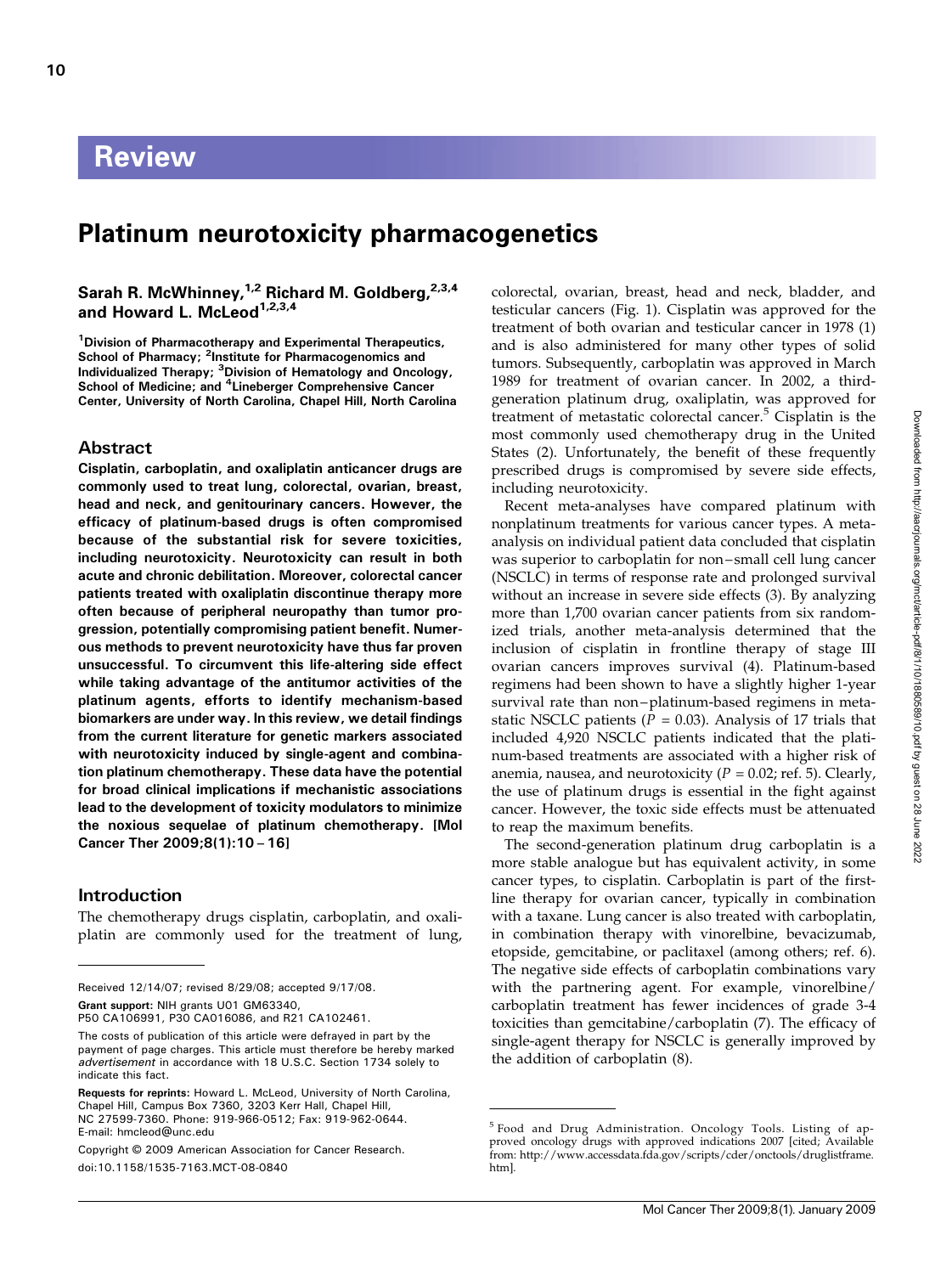

**Figure 1.** Chemical structures of platinum compounds.

Oxaliplatin, the third-generation platinum drug, is the standard of treatment in conjunction with 5-fluorouracil/ leucovorin for locally advanced and metastatic cancer of the colon or rectum. It has shown improved survival in the adjuvant setting among stage III patients compared with 5-fluorouracil/leucovorin treatment, as well as in the firstline treatment of metastatic disease, compared with 5-fluorouracil/irinotecan therapy (9). Importantly, the incidence of neurotoxicity is increased with the addition of oxaliplatin (10). The Food and Drug Administration noted that more than 70% of the patients receiving oxaliplatin are affected by some degree of sensory neuropathy (11). Most importantly, neurotoxicity, and not tumor progression, is often the cause of treatment discontinuation. An additional recent study examining 383 patients treated with oxaliplatin and irinotecan showed that 52% of patients required dose reduction due to adverse events, including neurotoxicity, and that 26% required hospitalization because of these negative events (12).

## PlatinumToxicity

The general toxicity profile differs between the three platinum drugs. Cisplatin may cause severe renal tubular damage and reduces glomerular filtration. Optimal administration requires concurrent saline hydration and mannitol diuresis to minimize the likelihood of potentially lethal damage to the kidneys (13). Cisplatin causes the most severe nausea and vomiting of the approved platinum compounds that can usually be prevented or managed with current antiemetic regimens. Peripheral neurotoxicity is the most common dose-limiting problem associated with modern cisplatin therapy. Cisplatin neurotoxicity is first characterized by painful paresthesias and numbness that typically occurs during the first fewdrug cycles. Loss of vibration sense, paraesthesia, and ataxia can become apparent after several treatment cycles. Additionally, 75% to 100% of patients treated with cisplatin show some level of ototoxicity. Ototoxicity caused by cisplatin is cumulative and can be irreversible; therefore, monitoring by audiograms should be considered. Cisplatin also causes mild hematologic toxicity.

The dose-limiting toxicity of carboplatin is thrombocytopenia, which is dose dependent and varies in severity based on the individual. Because the toxicities are dose

dependent, alternative methods to ensure appropriate dose are in practice. By measuring glomerular filtration rate, Barrett et al. were able to take into account the body mass index of all patients individually (14). They determined that there was no association between body mass index and prognosis in ovarian cancer patients. However, Ekhart and colleagues established the importance of the Calvert formula (based on glomerular filtration rate) for dose determination with targeted carboplatin exposures (15). Alternatively, a patient with normal renal function should be given a flat dose based on the mean population carboplatin clearance (15). Patients treated with carboplatin are also at a higher risk of anemia than those treated with cisplatin ( $P = 0.02$ ; ref. 5).

The neurotoxicity resulting from carboplatin administration is less frequent  $(4-6\%)^6$  than that observed with cisplatin or oxaliplatin  $(15-60\%)^7$  and is typically less severe. Risk of carboplatin peripheral neurotoxicity increased in patients older than 65 years and in patients previously treated with cisplatin. Additionally, carboplatin does not cause the loss of hearing that is seen in the majority of patients treated with cisplatin (16-18). Carboplatin-treated patients also experience a lower incidence of nausea and/or vomiting and renal toxicity, when compared with cisplatin-based regimens (3, 5).

Oxaliplatin frequently causes neutropenia, but is dose limited in many cases by a purely sensory neuropathy, which seems to be cumulative and, at least in a large part, reversible with drug cessation. There are two patterns of neuropathy: (a) an acute cold-aggravated but transient condition and  $(b)$  a more chronic form that has onset after multiple exposures to the drug and that often improves but does not disappear with drug cessation. Acute oxaliplatin neurotoxicity can occur within hours of dosing as this may be precipitated or exacerbated by exposure to cold temperature or cold objects and typically resolves within hours to days (19). This acute neurotoxicity is dose related and reversible. The more chronic pattern of sensory neuropathy was observed in  $\sim$  50% of study patients who received oxaliplatin with infusional 5-fluorouracil/leucovorin (20).

Platinum-induced peripheral neuropathy has elements common to all three agents with some distinctive patterns. The neurologic complications of these three drugs occur in most cases, in a cumulative manner. Cisplatin- and carboplatin-related neuropathies are often not completely reversible and are seen as paresthesias in a stocking glove distribution, areflexia, and loss of proprioception and vibratory sensation. Loss of motor function has also been reported in patients treated with cisplatin. After discontinuation of cisplatin or oxaliplatin therapy, the neurotoxic

<sup>6</sup> Pharmacists ASoH-S. Carboplatin. [cited; Available from: http://www.  $\frac{1}{7}$ ashp.org/mngrphs/ahfs/a395017.htm].

Food and Drug Administration. Food and Drug Administration Oncology Tools Product Label Details in Conventional Order for Oxaliplatin. [cited; Available from: http://www.accessdata.fda.gov/scripts/cder/onctools/ labels.cfm?GN=oxaliplatin].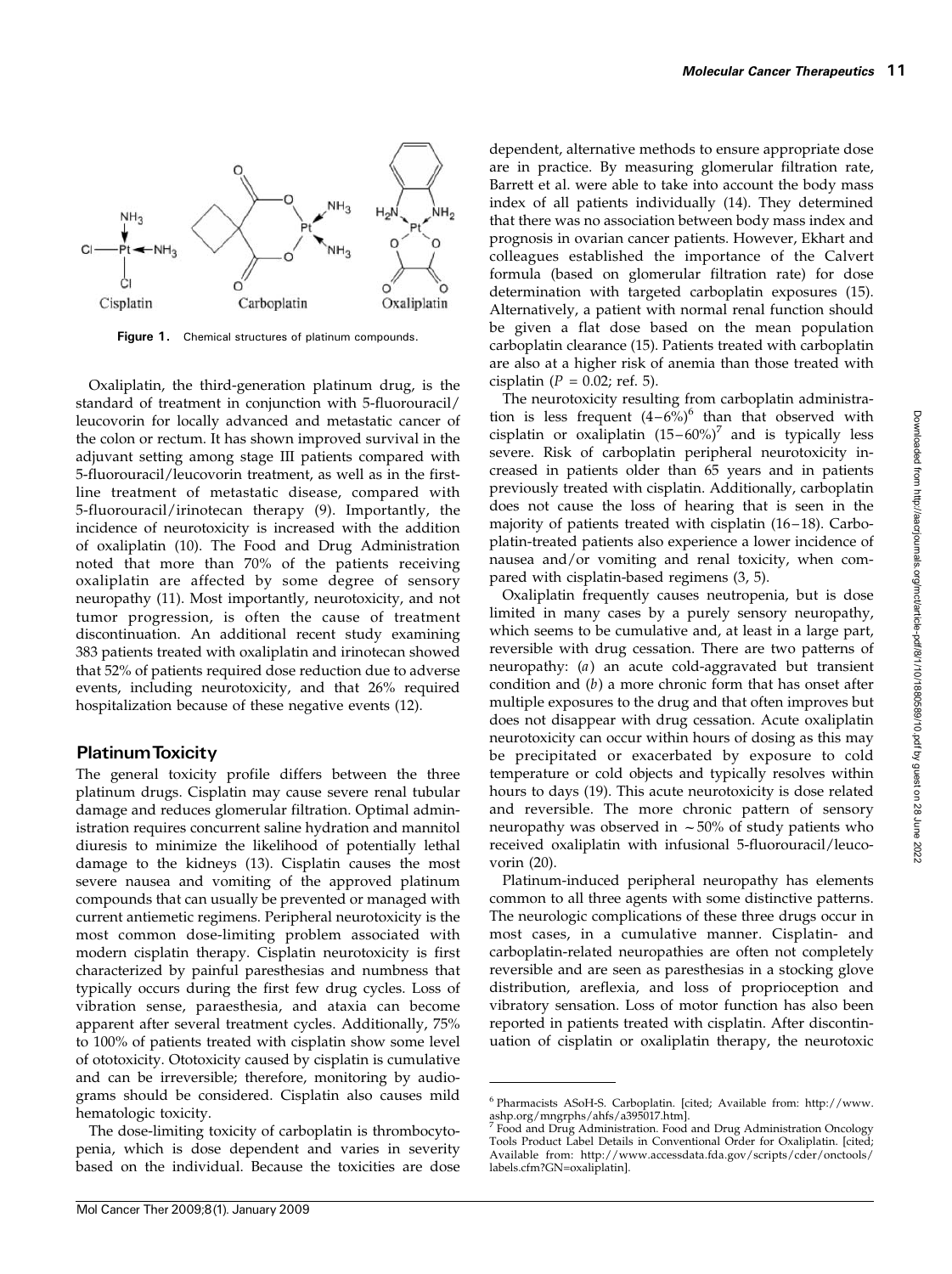symptoms may progress for up to 2 months. Patients may experience gradual improvement; however, more severe cases may have incomplete recovery (21). The incidence of clinical neurotoxicity does not seem to be directly associated with antitumor response (Fig. 2). Therefore, neurotoxicity is not merely a ''necessary evil'', but can be approached as an avoidable side effect of platinum agents.

## Proposed Platinum-Drug Mechanism of **Neurotoxicity**

Cisplatin, carboplatin, and oxaliplatin differ in their solubility, chemical reactivity, oxygenated leaving groups, pharmacokinetics, and toxicology (13). The leaving groups on each molecule lead to differences in each platinum drug's reactivity with nucleophiles, which is likely contributing to the differences in toxicity (22). Platinum drugs undergo aquation, which is a key step in the drug forming a complex with the target DNA (23). The result of this hydrolysis is the formation of a positively charged molecule that then cross-links to DNA, forming the DNA/platinum adducts (23). The amount of DNA crosslinks in DRG neurons at a given cumulative dose was significantly correlated with the degree of neurotoxicity (24). Patient trials of platinum agents have shown that the severity of neurotoxicity is commonly cisplatin  $>$  oxaliplatin >> carboplatin. Based on the data from cisplatin, the differences in the degree of neurotoxicity could be associated with their different plasma concentrations of the intermediary products of the aquation to DNA adduct formation process (23). Cisplatin and oxaliplatin undergo hydrolysis to a greater extent than carboplatin, which may contribute to the difference in the associated neurotoxicity severity patterns.

Although the cellular damage is thought to be caused by the formation of these DNA adducts, an additional complex composed of platinum-DNA-protein cross-links has been proposed as a mechanism for the platinum antitumor activities and studied specifically with cisplatin (25). By covalently linking DNA with protein complexes, these platinum-DNA-protein cross-links are able to disrupt



Figure 2. Percentage of neurotoxicity versus response rate for each platinum drug treatment from platinum-containing trials (3, 10, 48, 59 - 71).

nuclear metabolism and spatial organization of chromatin as well as inhibit DNA replication and repair.

The platinum drugs seem to affect the axons, myelin sheath, neuronal cell body, and the glial structures of the neurons (26). At the cellular level, the chemotherapy interferes with DNA replication and metabolic function of the neurons (27). Platinum-based agents have the propensity to enter the dorsal root ganglia and peripheral nerves (28) as opposed to the brain, as these drugs have poor penetration through the blood-brain barrier (29). Levels of platinum have been shown to be significantly higher in the dorsal root ganglia than in the brain and spinal cord, which are protected by that barrier (29). It was previously thought that platinum drugs entered the dorsal root ganglia through passive diffusion (17), although current data indicate the presence of metal transporters that may be involved in their entrance into the cell (30).

Current research has shown insight into the mechanisms of nerve damage caused by the platinum agents. After entering the DRG, the platinum agent forms an adduct with DNA. Apoptosis has been observed in DRG neurons following cisplatin treatment both in vitro and in vivo (31) and is correlated with increased platinum-DNA binding in these DRG neurons (31). Oxaliplatin and cisplatin differ in their severity of neurotoxicity to the DRG. Cisplatin produced about three times more platinum-DNA adducts in the DRG (32) than equimolar doses of oxaliplatin, consistent with clinical observations that cisplatin is associated with greater neurotoxicity.

Although the mechanism of the transition from a platinum-DNA adduct to neuronal apoptosis is not fully understood, one proposal has suggested that the DNA repair machinery is unable to repair the damaged DNA. Polymorphisms in the DNA repair genes, including genes in base excision repair, nucleotide excision repair, mismatch repair, and double-strand break repair pathways, cause the individuals to be less proficient in repairing carcinogen-induced damage (33). It has also been proposed that the platinum-DNA adducts interfere with the normal function of cellular proteins such as binding or interactions with other proteins (34).

Neurotoxicity in the peripheral nervous system is therefore a significant factor affecting the efficacy of the platinum-based drugs, as patients may experience either more negative side effects than benefits from this drug class or be forced to forego further therapy with an active agent. Recent studies have examined the effectiveness of a number of potential neuroprotectant agents, such as erythropoietin (35), amofistine (36), carbemazepine (37), and supplements such as vitamin E, intravenous calcium, or magnesium transfusions (26). The use of magnesium and calcium supplementation with oxaliplatin seemed to reduce the antitumor effect in advanced colorectal cancer in one study and is no longer a viable approach to avoid neurotoxicity (38). Additionally, there has been a clinical trial that used nimodipine, a calcium channel antagonist, in conjunction with cisplatin. This trial resulted in premature cessation of treatment plus nimodipine due to significantly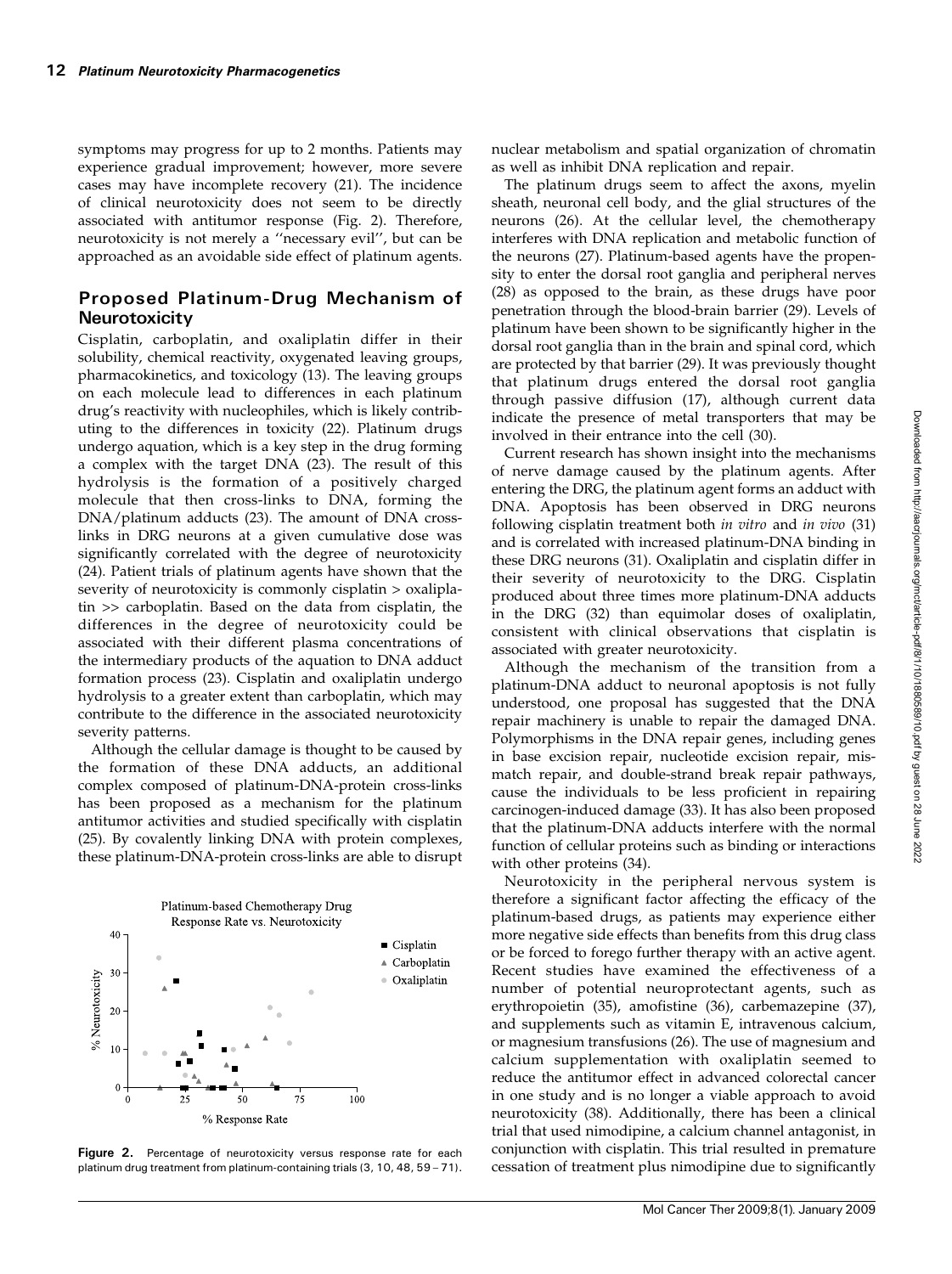increased gastrointestinal toxicity. Acetyl-L-carnitine is an additional intervention method used to treat chemotherapyinduced neurotoxicity (39). Xaliproden is a nonpeptidic neurotrophic drug that has recently been used in oxaliplatin-treated patients experiencing neurotoxicity (40). A cytokine called leukemia-inhibiting factor was shown to have a role in diminishing peripheral neurotoxicity in animal models, but was not confirmed in clinical samples. Because the platinum drugs target the dorsal root ganglion and accumulate there, glutathione had also been evaluated as a neuroprotectant. Reduced glutathione has a high affinity for heavy metals and could prevent the platinum accumulation in the DRG (41, 42). Org 2766 was shown to attenuate cisplatin-associated neuropathy in ovarian cancer patients without adversely affecting the efficacy (43). The efforts to establish a neuroprotective agent against cisplatin-induced neurotoxicity have been to date unsuccessful; therefore, future randomized controlled clinical trials must be done to continue this issue (44). For this reason, we must turn to genetics for efforts to prevent this debilitating side effect.

In addition to efforts to identify a successful neuroprotective agent, there have been numerous studies attempting to establish the role of various phenotypic markers for chemotherapy-induced neurotoxicity. An accurate marker of neurotoxicity that would enable a quantitative monitoring of progress of neurotoxicity or provide a prediction of the ultimate severity would prove valuable in controlling this toxicity. Cavaletti et al. indicated a highly significant correlation between the decrease in circulating levels of nerve growth factor and the severity of chemotherapy-induced neurotoxicity in patients treated with cisplatin and paclitaxel. However, it did not predict the final neurologic outcome (45). In addition, nerve electrophysiologic studies have been used to detect the progression of drug-induced neuropathy (46). However, further studies to evaluate the effectiveness of both blood markers and electrophysiology in detection of neurotoxicity progression must be done to conclude that these provide any sufficient benefit to the patient.

Many recent efforts have been made to determine genetic linkages as a cause of platinum-based toxicity in order to ultimately diminish these effects and augment the beneficial antitumor qualities. To advance the first and all-encompassing step of identifying genes that may play a role in the variation of drug efficacy and individual response to the drug, a number of genome-wide studies have been pursued. After discussing these broad studies, we review the specific targeted genetic data and research efforts designed to circumvent this life-altering side effect of platinum-based cancer treatment.

## Genome-Wide Studies to Establish Loci for Chemotherapy Response and Toxicity

Genome-wide studies are an effective tool to narrow the genome to a specific region that is associated with drug response or other important phenotypes related to that

drug. This allows for the identification of putative candidate genes. Genome-wide expression analysis studies have been used to correlate particular genomic signatures with drug response and development of toxicity (47). Furthermore, genome-wide polymorphism studies describe variation between individuals and associate these with response.

## Platinum Drug Disposition

The disposition of a chemotherapeutic agents is often the key to determining the mechanism by which they cause toxic effects in the human body. The disposition of a drug includes its metabolism, absorption, distribution, and excretion. There are plausible connections between genetic variability in candidate drug disposition genes and variability in neurotoxicity increase (Table 1).

Glutathione S-transferases (GST) are a family of enzymes that catalyze the conjugation of glutathione to electrophilic toxins to inactivate them and aid in their excretion from the body. The GST genes encode metabolizing enzymes that decrease the reactivity of toxins with substrates in the body. They are divided into five classes. Genetic polymorphisms have been found in a number of these, including GSTM1, GSTT1, and GSTP1. Two independent studies in advanced colorectal cancer patients treated with oxaliplatin looked at the GST genes for patients who experienced grade 3 cumulative neuropathy. Ruzzo et al. described 166 patients in which there were evidences of an association between the GSTP1 105 Val G/G allele and the development of grade 3 neuropathy from oxaliplatin treatment (Table 1; ref. 48). Additionally, Lecomte and colleagues indicated that in a cohort of 64 patients, there was a significant association between the GSTP1 105 Val G/G allele and risk of developing neurotoxicity (49). A phase II study of 42 patients treated with irinotecan and carboplatin in advanced NSCLC also showed an association with this allele, in which 5 of 9  $(26\%)$  of those with the GSTP1 105 G/A or G/G genotypes had partial response when compared with individuals with  $A/A$  who had no response ( $P = 0.057$ ; ref. 50).

Gamelin et al. (51) proposed that key components of the oxalate synthesis pathway could be associated with platinum-drug neurotoxicity. In a study of an initial 10 patients followed by an additional 135 patients treated with oxaliplatin, a minor haplotype in AGXT was able to predict both acute and chronic neurotoxicity. Although this is the first study to indicate the contribution of AGXT, it warrants further analysis in larger patient cohorts to determine the predictive power of this haplotype.

Cell entry mechanisms differ among drugs. As a heavy metal, platinum drugs must have a particular method of entering their cell of interest. Metal transporters, such as the copper transporters CTR1, ATP7A, and ATP7B, have been of particular interest. Deletion of the CTR1 gene in yeast leads to a significant accumulation of all three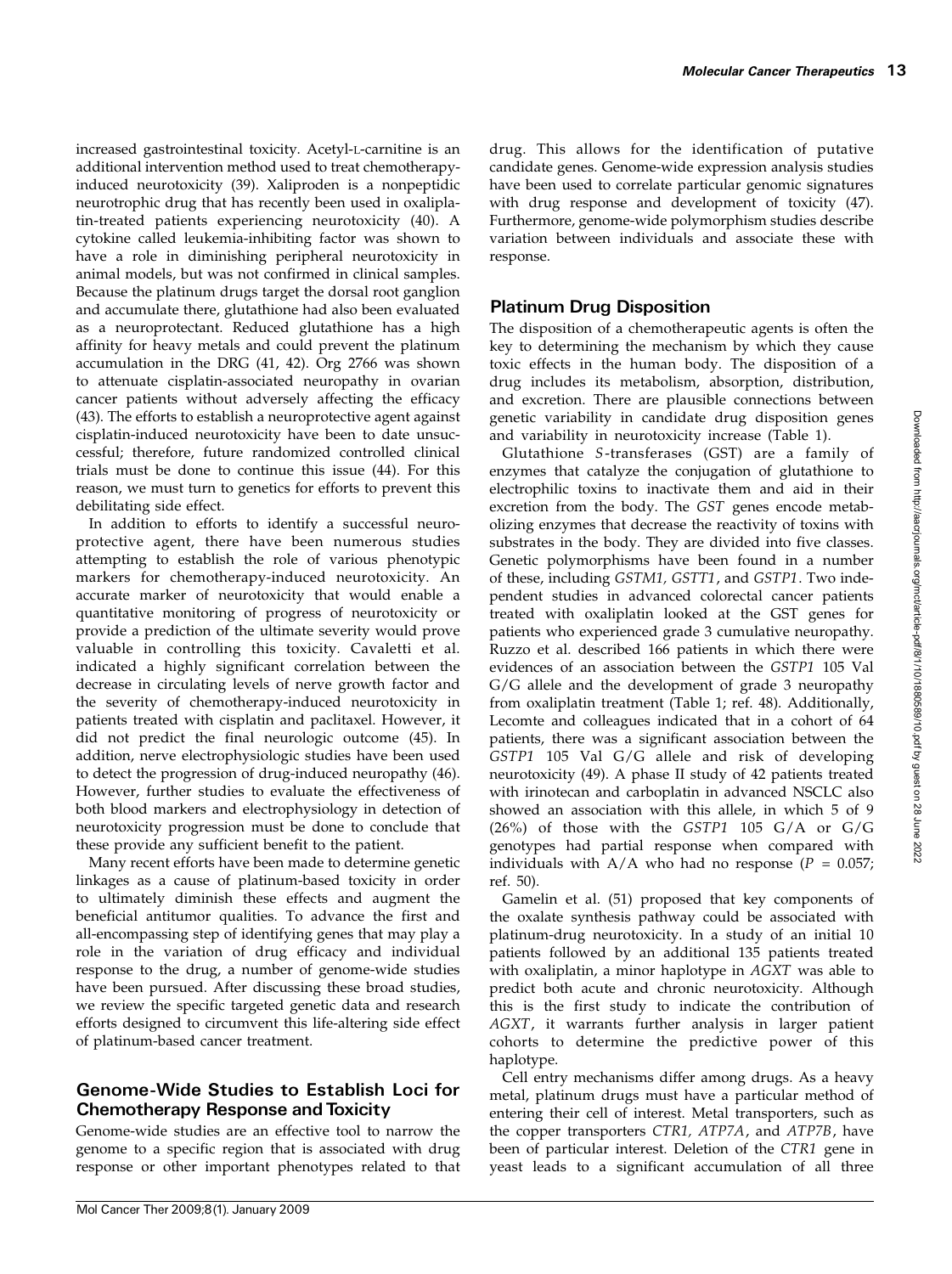| Tumor type            | Gene                                                                                                                        | $\boldsymbol{n}$ | Therapy                                            | Neurotoxicity relationship                                                                           |
|-----------------------|-----------------------------------------------------------------------------------------------------------------------------|------------------|----------------------------------------------------|------------------------------------------------------------------------------------------------------|
| Ovarian               | ABCB1, ABCC1, ABCC2,<br>ABCG2, CDKN1A, CYP1B1,<br>CYP2C8, CYP3A4, CYP3A5,<br>ERCC1, ERCC2, GSTP1,<br>MAPT, MPO, TP53, XRCC1 | 914              | Carboplatin plus either<br>paclitaxel or docetaxel | Selected SNPs in each gene show<br>no significant association                                        |
| Marsh et al. (57)     |                                                                                                                             |                  |                                                    |                                                                                                      |
| Advanced colorectal   | GSTP1                                                                                                                       | 166              | <b>FOLFOX</b>                                      | I105V homozygous Ile alleles show<br>increase in neurotoxicity ( $P < 0.01$ )                        |
| Ruzzo et al. (48)     |                                                                                                                             |                  |                                                    |                                                                                                      |
| Colorectal            | SCN1A                                                                                                                       | 152              | 5-Fluorouracil/oxaliplatin                         | T1067A T/T genotype have decreased<br>neurotoxicity ( $P = 0.002$ )                                  |
| Nagashima et al. (58) |                                                                                                                             |                  |                                                    |                                                                                                      |
| GI cancer             | GSTP1                                                                                                                       | 64               | Oxaliplatin                                        | I105V homozygous Ile allele shows<br>increased frequency of grade 3<br>neurotoxicity ( $P = 0.002$ ) |
| Lecomte et al. (49)   |                                                                                                                             |                  |                                                    |                                                                                                      |

Table 1. Pharmacogenetic associations with platinum treatment (48, 49, 57, 58)

clinically available platinum agents (52). Forced overexpression of human CTR1 in ovarian cancer cells increased cisplatin uptake. CTR1 mediates cellular accumulation of platinum-containing drugs used in patients. For neurotoxicity to develop, the drug must be capable of entering its target cells to cause damage. Therefore, any genes or proteins involved in the transport of platinum into or out of cells could play a role in neurotoxicity development. However, there are no clinical studies assessing the influence of genetic variation in platinum transporters on patient toxicity or outcome.

## Repair/Resistance

DNA repair is an important mechanism for resistance to platinum-based therapy and possibly the development of neurotoxicity. If the cell is able to repair the DNA that is attacked by the platinum agent, then that agent will be unsuccessful in inducing apoptosis. Nucleotide excision repair genes, such as excision repair cross-complementation group 1 (ERCC1), have been hypothesized to play a role in the efficacy of platinum-based drugs. Among the numerous studies done assessing the association between nucleotide excision repair genes and chemotherapy clinical outcome, many have provided concrete evidence of an association (53). Park et al. described an association between the ERCC1 codon 118 polymorphism and clinical output in colorectal cancer patients treated with platinumbased chemotherapy. This genotype could be a useful predictor of clinical outcome not only for colorectal cancer patients but also for patients with epithelial ovarian cancer (54, 55). To date, there has not been an association shown between ERCC1 and chemotherapy neurotoxicity (48). However, because the primary target of platinum is DNA, the possibility remains. There are many genes whose effect on neurotoxicity have yet to be studied. In a recent study in a population of ovarian cancer samples, there were a number of genes examined that were treated with combination therapy, paclitaxel/carboplatin, or docetaxel/carboplatin, of which no associations with neurotoxicity were found (56).

# **Conclusions**

There are many avenues that will need to be pursued to avoid or minimize neurotoxicity caused by platinum drugs. Several are under way, such as studies to determine drug combinations to prevent or minimize the toxicities. Unfortunately, these have resulted in only minor contributions. An individual's unique genetic code affects the disposition of each drug within their body. To date, there have been many studies done examining DNA repair and drug disposition genes in various patient populations treated with a number of different drugs, including platinumbased drugs. Despite these efforts, specific targets have yet to be elucidated, which determine the precise association between platinum agents and sensory neurotoxicity or any of the other toxic side effects that these drugs are associated with. By further and more detailed examination of the drug disposition as well as the specific phenotype it is causing, researchers may identify concrete phenotype/genotype associations.

Data from clinical trials indicate a lack of correlation between the incidence of neurotoxicity and tumor response rate. This supports the hypothesis that by eliminating or decreasing neurotoxicity, the effectiveness of the drug will not be diminished. However, it will take a more concerted effort to discover meaningful predictors of this serious adverse drug effect. Until the concrete phenotype/genotype associations have been established to enable individualized therapy, a physician should be aware of the risk of the severe, life-altering side effect of neurotoxicity. When the symptoms become extreme, it may be advisable to cease therapy or to offer an alternative treatment to salvage the patient's quality of life.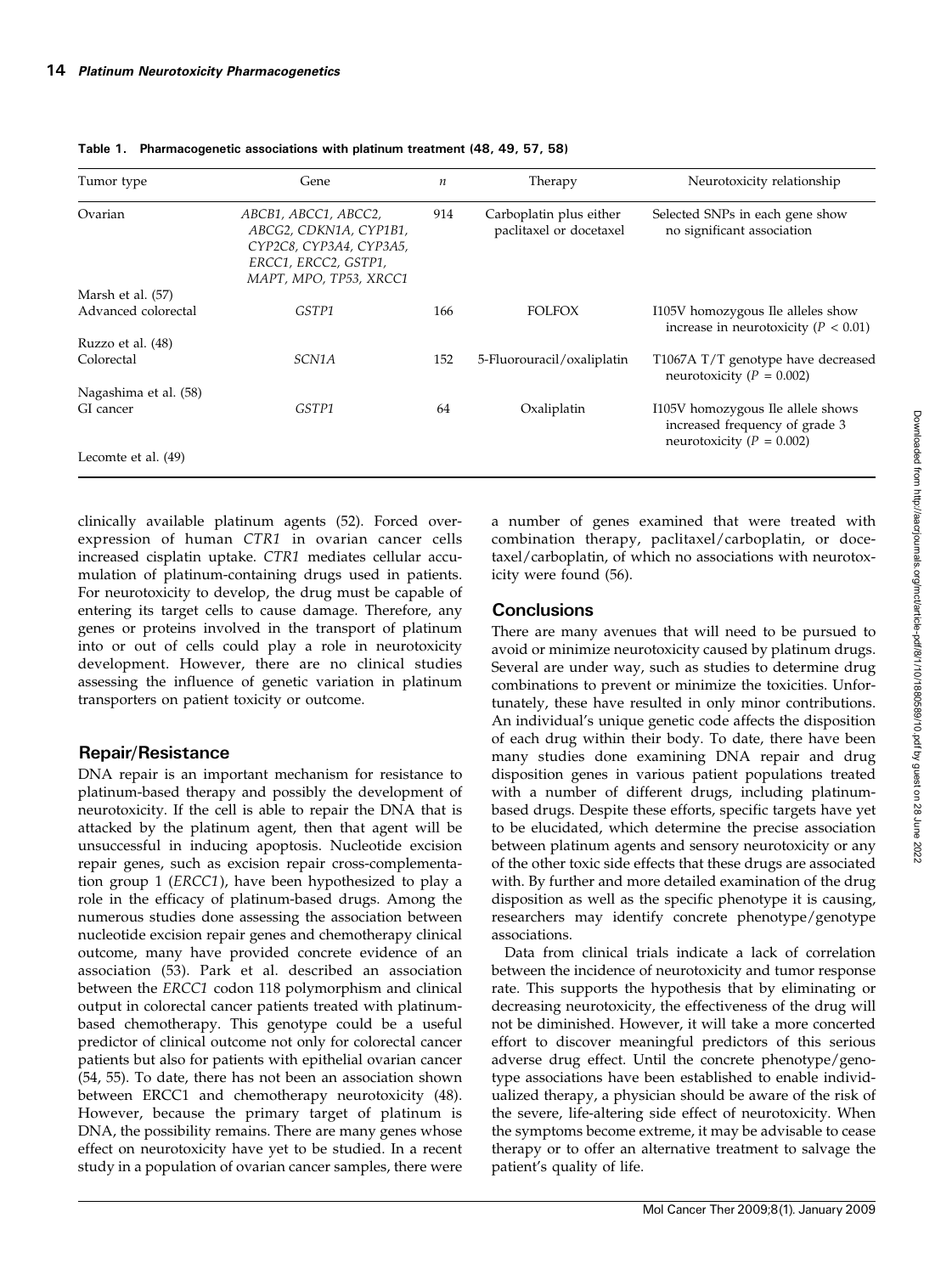## Disclosure of Potential Conflicts of Interest

R.M. Goldberg: consultant for Almac Diagnostics and Sanofi-aventis. H.L. McLeod: consultant for Almac Diagnostics and Third Wave Technologies. No other potential conflicts of interest were disclosed.

#### References

1. Higby DJ, Wallace HJ, Jr., Albert DJ, Holland JF. Diaminodichloroplatinum: a phase I study showing responses in testicular and other tumors. Cancer 1974;33:1219 – 5.

2. Seiwert TY, Salama JK, Vokes EE. The chemoradiation paradigm in head and neck cancer. Nat Clin Pract Oncol 2007;4:156 – 71.

3. Ardizzoni A, Boni L, Tiseo M, et al. Cisplatin- versus carboplatin-based chemotherapy in first-line treatment of advanced non-small-cell lung cancer: an individual patient data meta-analysis. J Natl Cancer Inst 2007;99:847 – 57.

4. Hess LM, Benham-Hutchins M, Herzog TJ, et al. A meta-analysis of the efficacy of intraperitoneal cisplatin for the front-line treatment of ovarian cancer. Int J Gynecol Cancer 2007;17:561 – 70.

5. Rajeswaran A, Trojan A, Burnand B, Giannelli M. Efficacy and side effects of cisplatin- and carboplatin-based doublet chemotherapeutic regimens versus non-platinum-based doublet chemotherapeutic regimens as first line treatment of metastatic non-small cell lung carcinoma: a systematic review of randomized controlled trials. Lung Cancer 2008;59:  $1 - 11$ 

6. de Cos Escuin JS, Delgado IU, Rodriguez JC, Lopez MJ, Vicente CD, Miranda JA. [Stage IIIA and IIIB non-small cell lung cancer: results of chemotherapy combined with radiation therapy and analysis of prognostic factors]. Arch Bronconeumol 2007;43:358 – 65.

7. Helbekkmo N, Sundstrom SH, Aasebo U, et al. Vinorelbine/carboplatin vs gemcitabine/carboplatin in advanced NSCLC shows similar efficacy, but different impact of toxicity. Br J Cancer 2007;97:283 – 9.

8. Abratt RP, Hart GJ. 10-year update on chemotherapy for non-small cell lung cancer. Ann Oncol 2006;17 Suppl 5:v33 – 6.

9. Goldberg RM, Sargent DJ, Morton RF, et al. A randomized controlled trial of fluorouracil plus leucovorin, irinotecan, and oxaliplatin combinations in patients with previously untreated metastatic colorectal cancer. J Clin Oncol 2004;22:23 – 30.

10. Falcone A, Ricci S, Brunetti I, et al. Phase III trial of infusional fluorouracil, leucovorin, oxaliplatin, and irinotecan (FOLFOXIRI) compared with infusional fluorouracil, leucovorin, and irinotecan (FOLFIRI) as firstline treatment for metastatic colorectal cancer: the Gruppo Oncologico Nord Ovest. J Clin Oncol 2007;25:1670 – 6.

11. Ibrahim A, Hirschfeld S, Cohen MH, Griebel DJ, Williams GA, Pazdur R. FDA drug approval summaries: oxaliplatin. Oncologist 2004;9:8 – 12.

12. Ashley AC, Sargent DJ, Alberts SR, et al. Updated efficacv and toxicity analysis of irinotecan and oxaliplatin (IROX): intergroup trial N9741 in first-line treatment of metastatic colorectal cancer. Cancer 2007;110:670 – 7.

13. McKeage MJ. Comparative adverse effect profiles of platinum drugs. Drug Saf 1995;13:228 – 44.

14. Barrett SV, Paul J, Hay A, Vasey PA, Kaye SB, Glasspool RM. Does body mass index affect progression-free or overall survival in patients with ovarian cancer? Results from SCOTROC I trial. Ann Oncol 2008;19: 898 – 902.

15. Ekhart C, de Jonge ME, Huitema AD, Schellens JH, Rodenhuis S, Beijnen JH. Flat dosing of carboplatin is justified in adult patients with normal renal function. Clin Cancer Res 2006;12:6502 – 8.

16. Chaney SG, Campbell SL, Bassett E, Wu Y. Recognition and processing of cisplatin- and oxaliplatin-DNA adducts. Crit Rev Oncol Hematol 2005;53:3 – 11.

17. Wang D, Lippard SJ. Cellular processing of platinum anticancer drugs. Nat Rev Drug Discov 2005;4:307 – 20.

18. Kartalou M, Essigmann JM. Recognition of cisplatin adducts by cellular proteins. Mutat Res 2001;478:1 – 21.

19. Cavaletti G, Tredici G, Petruccioli MG, et al. Effects of different schedules of oxaliplatin treatment on the peripheral nervous system of the rat. Eur J Cancer 2001;37:2457 – 63.

20. Krishnan AV, Goldstein D, Friedlander M, Kiernan MC. Oxaliplatininduced neurotoxicity and the development of neuropathy. Muscle Nerve 2005;32:51 – 60.

21. Windebank AJ, Grisold W. Chemotherapy-induced neuropathy. J Peripher Nerv Syst 2008;13:27 – 46.

22. Hah SS, Stivers KM, de Vere White RW, Henderson PT. Kinetics of carboplatin-DNA binding in genomic DNA and bladder cancer cells as determined by accelerator mass spectrometry. Chem Res Toxicol 2006;  $19:622 - 6$ .

23. Zhu C, Raber J, Eriksson LA. Hydrolysis process of the second generation platinum-based anticancer drug cis-amminedichlorocyclohexylamineplatinum(II). J Phys Chem B 2005;109:12195 – 205.

24. Dzagnidze A, Katsarava Z, Makhalova J, et al. Repair capacity for platinum-DNA adducts determines the severity of cisplatin-induced peripheral neuropathy. J Neurosci 2007;27:9451 – 7.

25. Chvalova K, Brabec V, Kasparkova J. Mechanism of the formation of DNA-protein cross-links by antitumor cisplatin. Nucleic Acids Res 2007; 35:1812 – 21.

26. Stillman M, Cata JP. Management of chemotherapy-induced peripheral neuropathy. Curr Pain Headache Rep 2006;10:279 – 87.

27. Dunlap B, Paice JA. Chemotherapy-induced peripheral neuropathy: a need for standardization in measurement. J Support Oncol 2006;4: 398 – 9.

28. Sul JK, Deangelis LM. Neurologic complications of cancer chemotherapy. Semin Oncol 2006;33:324 – 32.

29. McKeage MJ, Hsu T, Screnci D, Haddad G, Baguley BC. Nucleolar damage correlates with neurotoxicity induced by different platinum drugs. Br J Cancer 2001;85:1219 – 25.

30. Safaei R. Role of copper transporters in the uptake and efflux of platinum containing drugs. Cancer Lett 2006;234:34 – 9.

31. McDonald ES, Randon KR, Knight A, Windebank AJ. Cisplatin preferentially binds to DNA in dorsal root ganglion neurons in vitro and in vivo: a potential mechanism for neurotoxicity. Neurobiol Dis 2005;18:  $305 - 13$ .

32. Ta LE, Espeset L, Podratz J, Windebank AJ. Neurotoxicity of oxaliplatin and cisplatin for dorsal root ganglion neurons correlates with platinum-DNA binding. Neurotoxicology 2006;27:992 – 1002.

33. Suk R, Gurubhagavatula S, Park S, et al. Polymorphisms in ERCC1 and grade 3 or 4 toxicity in non-small cell lung cancer patients. Clin Cancer Res 2005;11:1534 – 8.

34. Raymond E, Faivre S, Woynarowski JM, Chaney SG. Oxaliplatin: mechanism of action and antineoplastic activity. Semin Oncol 1998;25:  $4 - 12$ .

35. Bianchi R, Brines M, Lauria G, et al. Protective effect of erythropoietin and its carbamylated derivative in experimental cisplatin peripheral neurotoxicity. Clin Cancer Res 2006;12:2607 – 12.

36. DiPaola RS, Schuchter L. Neurologic protection by amifostine. Semin Oncol 1999;26:82 – 8.

37. Lersch C, Schmelz R, Eckel F, et al. Prevention of oxaliplatin-induced peripheral sensory neuropathy by carbamazepine in patients with advanced colorectal cancer. Clin Colorectal Cancer 2002;2:54 – 8.

38. Hochster HS, Grothey A, Childs BH. Use of calcium and magnesium salts to reduce oxaliplatin-related neurotoxicity. J Clin Oncol 2007;25:  $4028 - 9.$ 

39. De Grandis D. Acetyl-L-carnitine for the treatment of chemotherapyinduced peripheral neuropathy: a short review. CNS Drugs 2007;21 Suppl 1:39 – 43; discussion 5 – 6.

40. Susman E. Xaliproden lessens oxaliplatin-mediated neuropathy. Lancet Oncol 2006;7:288.

41. Schmidinger M, Budinsky AC, Wenzel C, et al. Glutathione in the prevention of cisplatin induced toxicities. A prospectively randomized pilot trial in patients with head and neck cancer and non small cell lung cancer. Wien Klin Wochenschr 2000;112:617 – 23.

42. Cascinu S, Catalano V, Cordella L, et al. Neuroprotective effect of reduced glutathione on oxaliplatin-based chemotherapy in advanced colorectal cancer: a randomized, double-blind, placebo-controlled trial. J Clin Oncol 2002;20:3478 – 83.

43. van der Hoop RG, Vecht CJ, van der Burg ME, et al. Prevention of cisplatin neurotoxicity with an ACTH(4 – 9) analogue in patients with ovarian cancer. N Engl J Med 1990;322:89 – 94.

44. Albers J, Chaudhry V, Cavaletti G, Donehower R. Interventions for preventing neuropathy caused by cisplatin and related compounds. Cochrane Database Syst Rev 2007 CD005228.